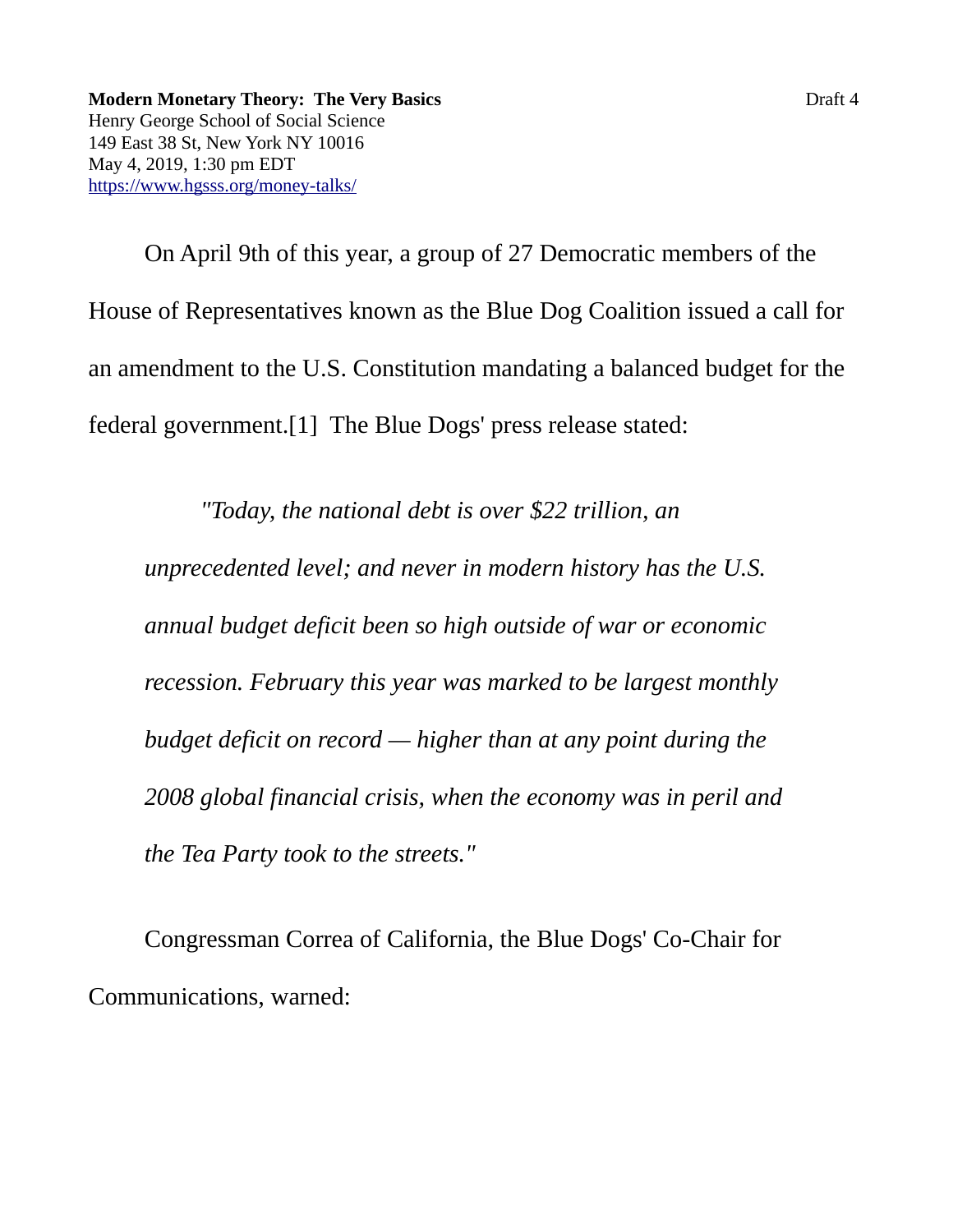*"Washington needs to have a serious, bipartisan discussion about our nation's fiscal state. Republicans and Democrats need to come together now to make tough decisions, and [the] ... Balanced Budget Amendment is [a] step in the right direction to putting our nation on a fiscally sustainable path. If we don't address these problems, every single American will face serious economic repercussions."*

Utah Congressman Ben McAdams is the author of the Blue Dogs's balanced budget constitutional amendment proposal. In congressional testimony on March 9 of this year, he stated:

*"Every Utah family understands that when you decide to make a purchase, you must first show how you'll pay for it. Either you find additional revenue, or you cut back on spending elsewhere so that you continue to live within your budget. ...*

*"... [T]his is what hard-working Utah families do every day when they sit at the kitchen table and balance their checkbooks and we must do the same."*[2]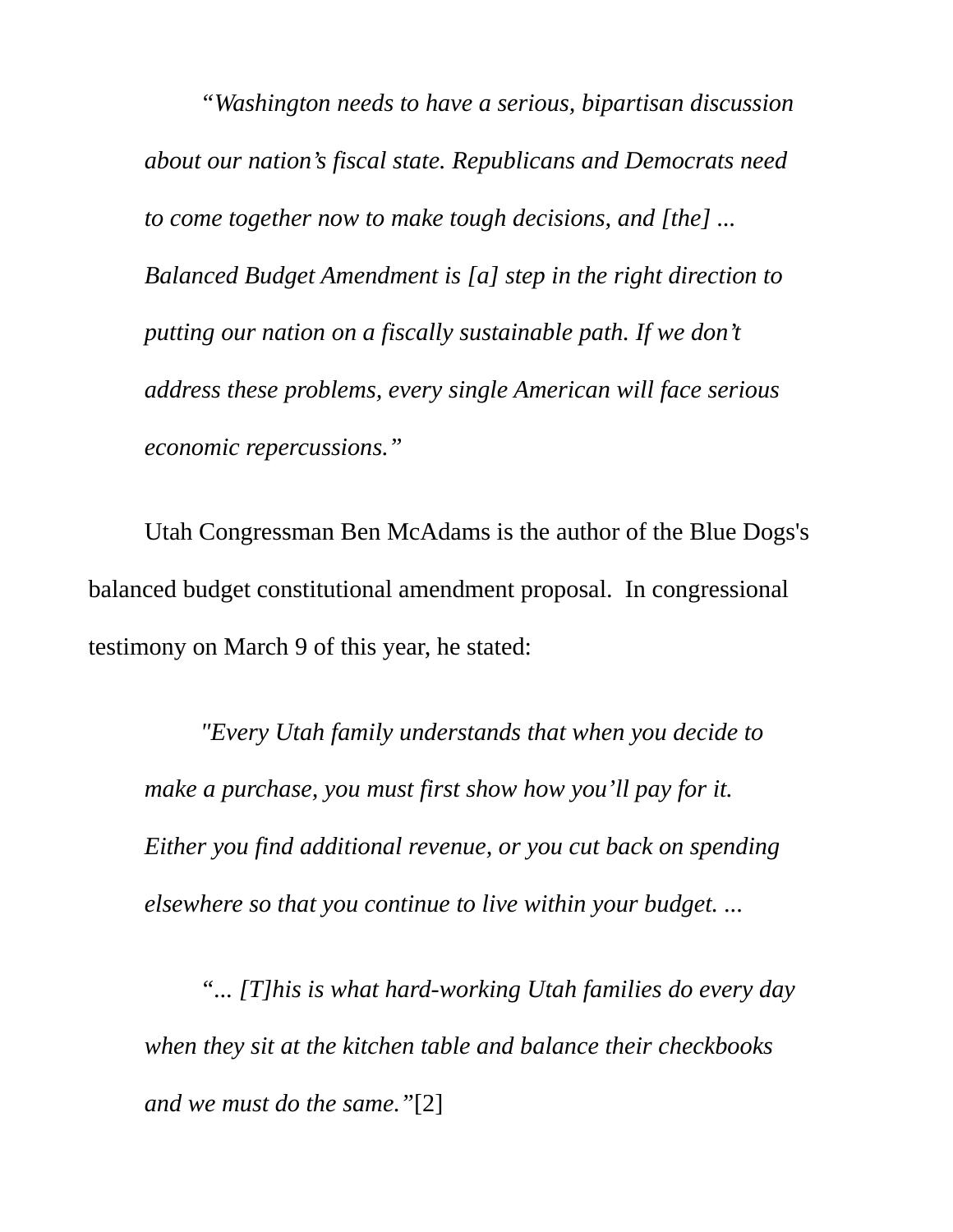The belief that the federal government's budget is the same type of thing as an individual household's budget is what we call the "Household Budget Analogy." The analogy goes like this:

- \* An individual household has to bring in income before it can engage in spending.
	- \* So, too, must the federal government bring in income mainly through taxation — before it can spend.
- \* An individual household has to 'live within its means'. Its income has to match or exceed its spending. Any excess of spending over income puts the household into debt. Persistent debts lead to bankruptcy.
	- \* So, too, must the federal government follow the principles of 'sound finance'. If its spending exceeds its revenue, the national debt will grow and eventually lead to some combination of (i) inflation; (ii) refusal of people to buy government bonds; and (iii) bankruptcy.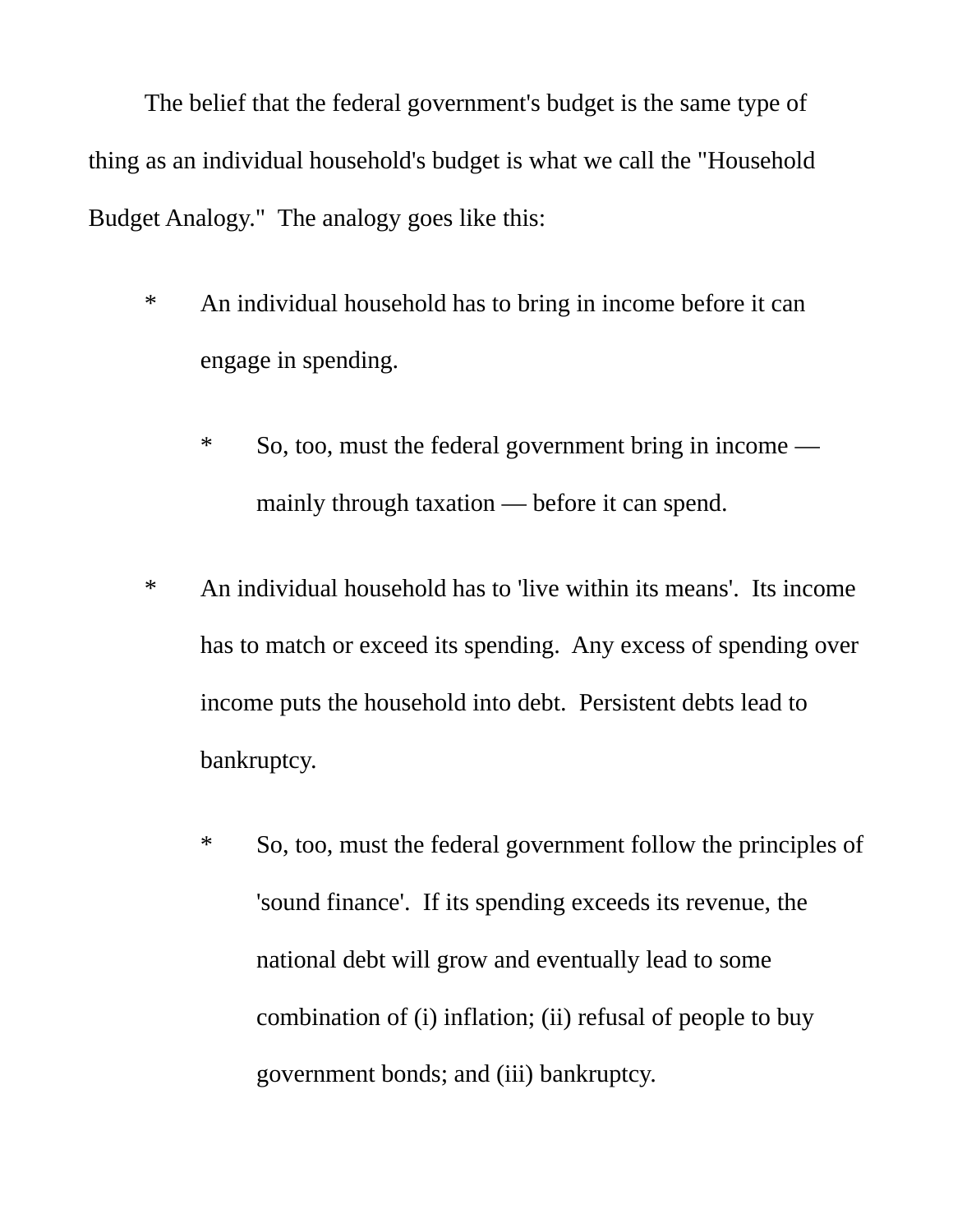\* Hence, any new government spending must be preceded by identifying new revenue sources that will "pay for" that spending. Want Medicare-for-All? A Green New Deal? The first question to be asked is, "How you gonna pay for it?"

It's not just the Blue Dogs who believe in the Household Budget Analogy and who bow down to the virtue of the balanced budget. Proclaiming the virtue of the Balanced Budget is not held simply by a small wing of the House Democrats. It's been a bipartisan ritual for at least the past forty years. Let's go to the video.[3]

## **VIDEO**

We are here today to tell you that the Household Budget Analogy is incorrect. It's bad economics. It's bad public policy. The school of political economy known as Modern Monetary Theory helps us see why and helps point out a better way forward.

But before we go forward, let's go back — back in time to the 1940s, to the time of the Second World War. The Japanese have attacked Pearl Harbor.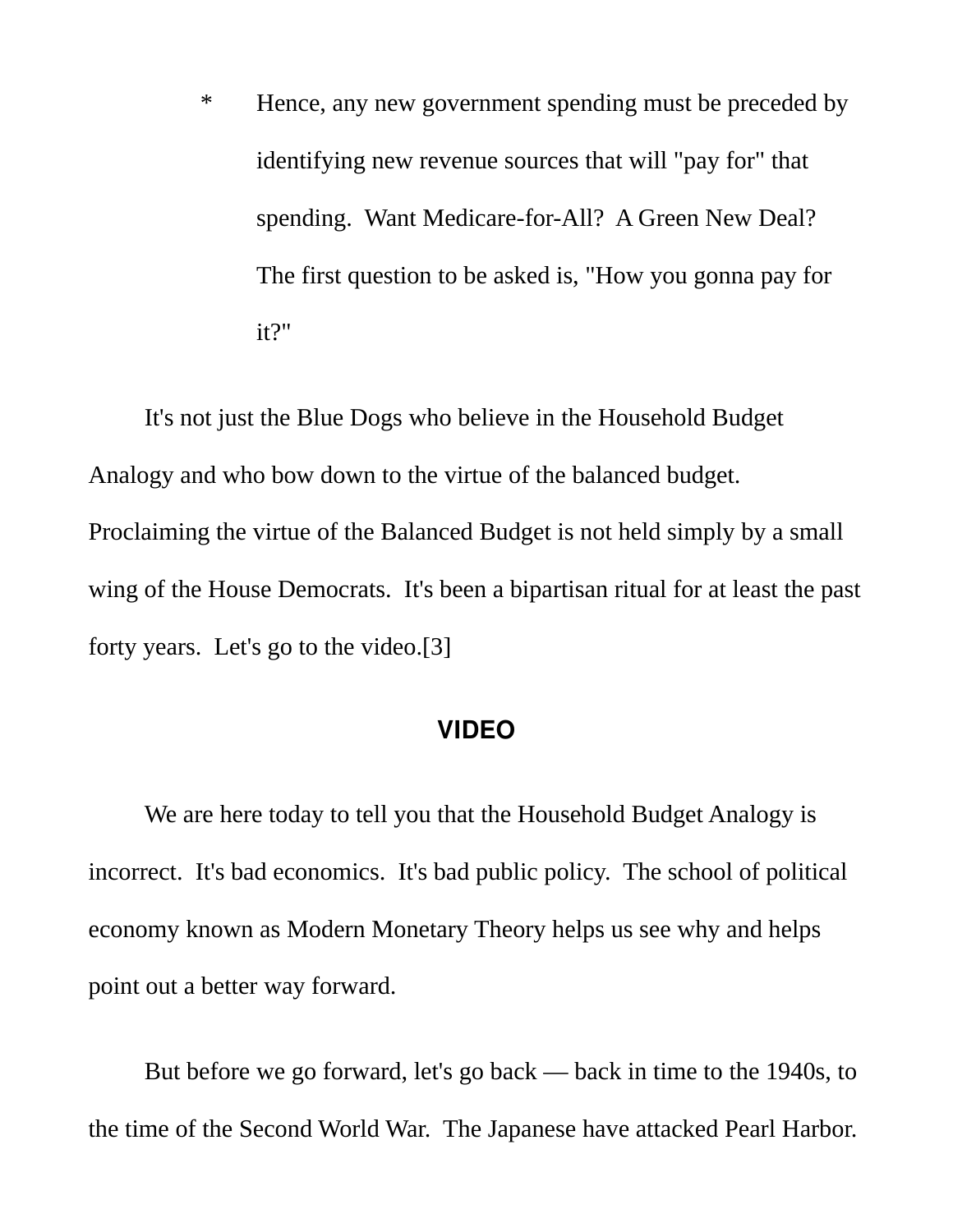Hitler has declared war on the U.S. The war is obviously going to be an expensive proposition. Did anyone say, "We have to raise the taxes and wait for them to be collected before we can spend the money needed to send the troops into battle"? Hmmm, no. Did anyone say, "We better make sure we don't spend so much on the war that we fail to balance the budget"? No, they didn't. Did anyone say, "We can't afford this war because we just don't have the money"? Ummm, no.

How did we pay for the war? Ultimately, the explanation boils down to this:

- \* The federal government had the authority to create money. Since starting to go off the gold standard in the 1930s, the dollar has been a fiat currency created by government spending into the economy. And that's what the government did during the war big time!
- \* At the start of the war the economy had yet to fully recover from the Great Depression. There was still large-scale unemployment and unused industrial capacity. As that capacity became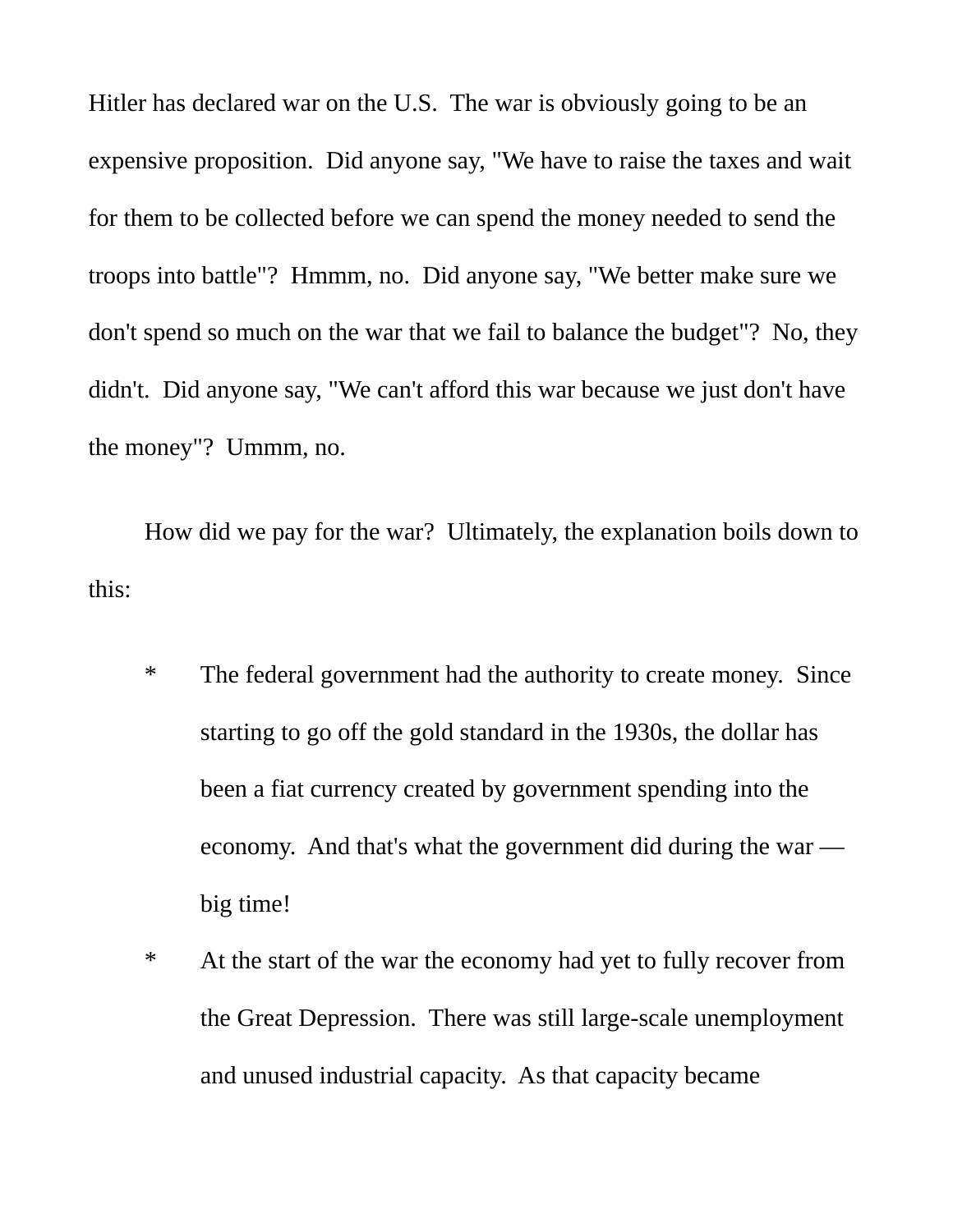converted to war production, civilian production of goods such as automobiles was halted.

\* The wages of service members and defense workers constituted new spending power. That would have been severely inflationary, so the government drained that spending power from the economy through higher taxes — facilitated by the introduction of withholding — and through sales of war bonds. The government thereby reclaimed the money it had spent into the economy.

This led economist Abba Lerner to formulate his theory of Functional Finance. The level of federal spending and taxation should be set, not at a balanced budget equality to satisfy the dogma of "sound finance," but at a level that fully utilizes the labor and real resources available for purchase in the currency the government was issuing.

Let's fast-forward forty years to the 1980s. A political dynamic developed in which the Republicans would accuse the Democrats of being the party of "Tax and Spend". The Democrats would get defensive, try to 'out-fiscally-responsible' the Republicans and join calls for balanced budgets,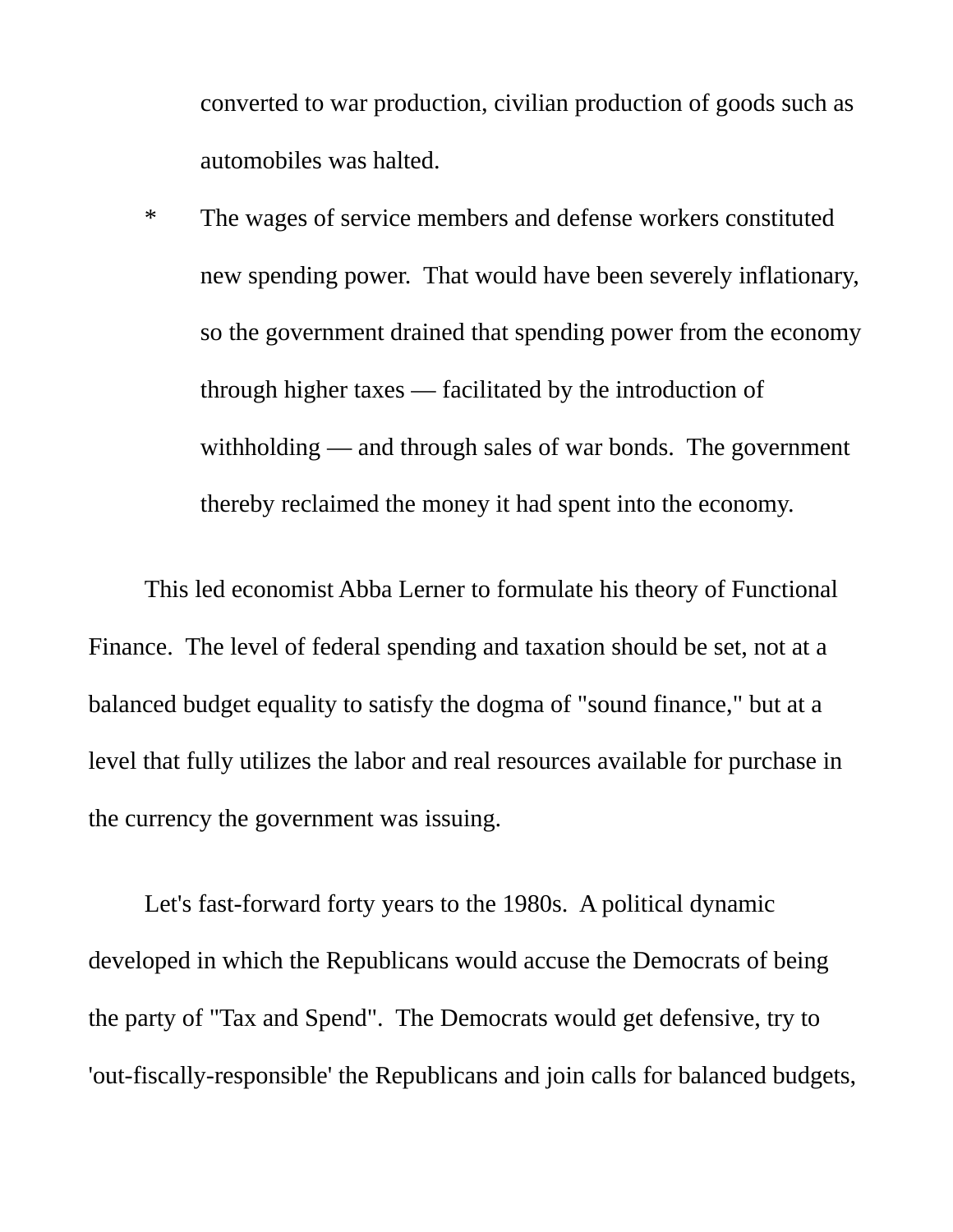perhaps to be enforced by constitutional amendment. When Democrats occupied the White House, Republicans would weaponize calls for balanced budgets against the Democrats. When Republicans occupied the White House, their calls for balanced budgets would quickly ebb in volume.

The result was that over time the Democrats came to be fighting with one hand tied behind their backs. Believing that they must always show themselves to be 'fiscally responsible,' they bound themselves by agreeing to "PAYGO rules" which require new spending to be matched by new tax revenues or spending cuts. So when we say we want Medicare-for-All or the Green New Deal, the first response of most Democrats in Congress — not just the Blue Dogs, but Nancy Pelosi, Chuck Schumer and even many of the Progressive Caucus is to say, "How you gonna pay for that? We can't do that because that will send the deficit sky-high!"

In contrast, Modern Monetary Theory argues that the fact that the U.S. government is the monopoly issuer of dollars gives us much larger fiscal space to spend on the public purpose — and tax for the public purpose as well. MMT broadens our political discourse. The conversation does not